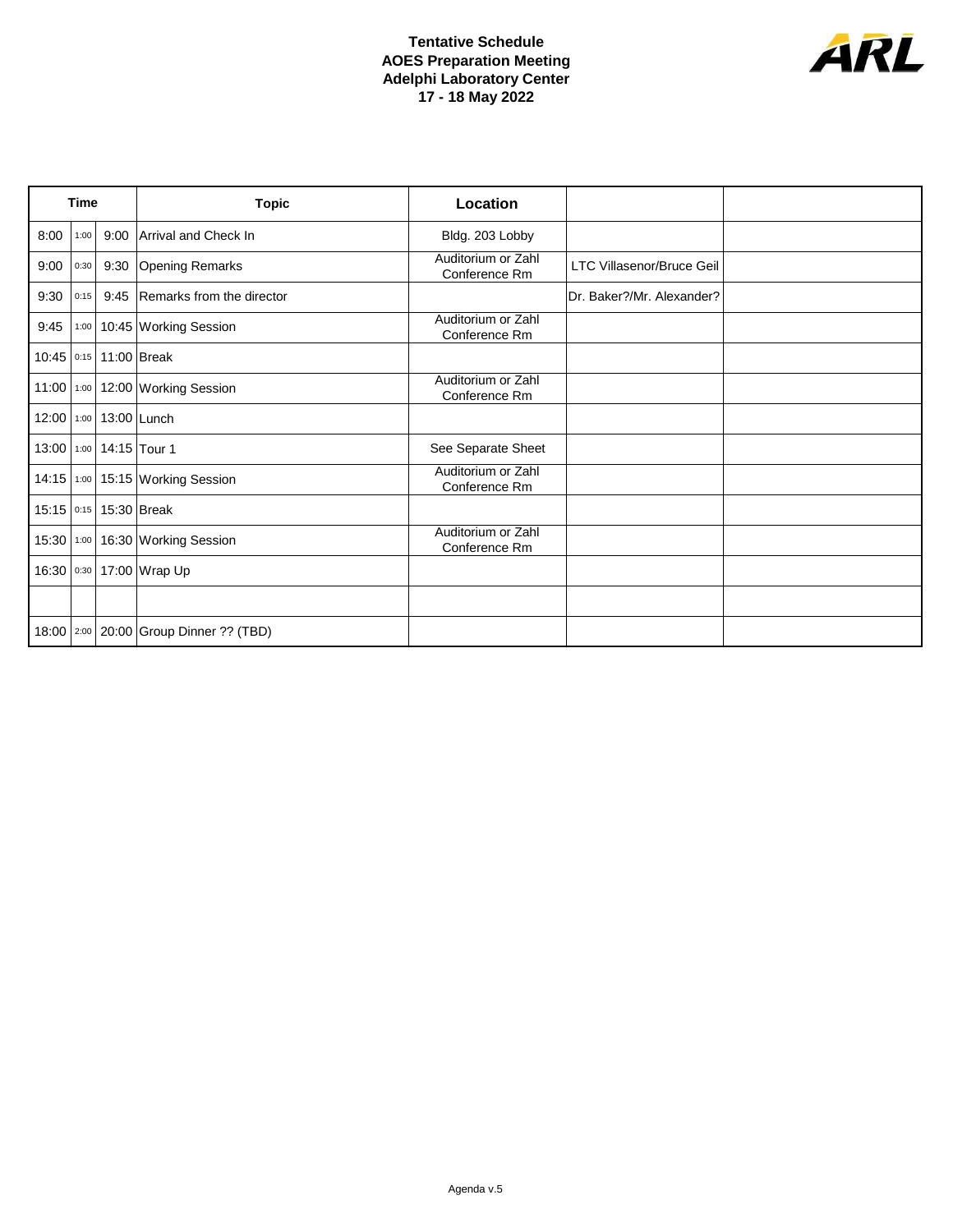

|             |      |       |                                        | <b>Topic/Location</b>                  |                                        |
|-------------|------|-------|----------------------------------------|----------------------------------------|----------------------------------------|
| <b>Time</b> |      |       | Grp 1                                  | Grp 2                                  | Grp 3                                  |
| 13:00       | 0:05 | 13:05 | <b>Enroute</b>                         | <b>Enroute</b>                         | <b>Enroute</b>                         |
| 13:05       | 0:15 | 13:20 | <b>Thermal Management</b><br>Packaging | <b>Batteries</b>                       | <b>Cleanroom</b>                       |
| 13:20       | 0:05 | 13:25 | <b>Enroute</b>                         | <b>Enroute</b>                         | <b>Enroute</b>                         |
| 13:25       | 0:15 | 13:40 | Cleanroom                              | <b>Thermal Management</b><br>Packaging | <b>Batteries</b>                       |
| 13:40       | 0:05 | 13:45 | <b>Enroute</b>                         | <b>Enroute</b>                         | <b>Enroute</b>                         |
| 13:45       | 0:15 | 14:00 | <b>Batteries</b>                       | <b>Cleanroom</b>                       | <b>Thermal Management</b><br>Packaging |
| 14:00       | 0:15 | 14:15 | <b>Enroute/Break</b>                   | <b>Enroute/Break</b>                   | <b>Enroute/Break</b>                   |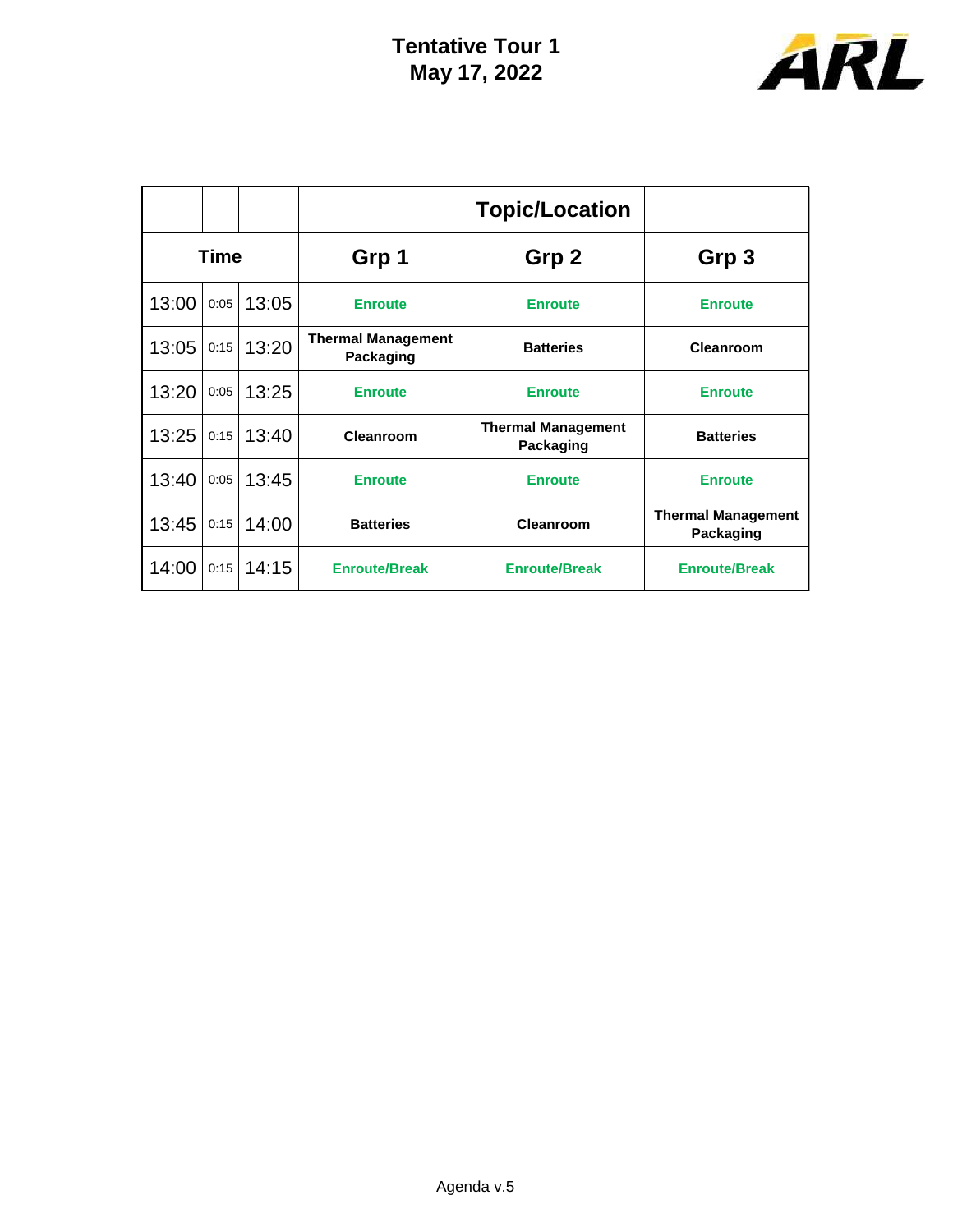## **Tentative Schedule AOES Preparation Meeting Adelphi Laboratory Center 17 - 18 May 2022**



| <b>Time</b>  |      |                        | <b>Topic</b>                           | <b>Location</b>                     |  |
|--------------|------|------------------------|----------------------------------------|-------------------------------------|--|
| 8:00         | 1:00 |                        | 9:00 Arrival and Check In              | Bldg. 203 Lobby                     |  |
|              |      |                        | 9:00   2:30   11:30   Tour 2           | See Separate Sheet                  |  |
|              |      |                        | 11:30 1:15 12:45 Lunch                 |                                     |  |
|              |      |                        | 12:45   1:00   13:45   Working Session | Auditorium or Zahl<br>Conference Rm |  |
|              |      | 13:45 0:15 14:00 Break |                                        |                                     |  |
|              |      |                        | 14:00 1:00 15:00 Working Session       | Auditorium or Zahl<br>Conference Rm |  |
|              |      | 15:00 0:15 15:15 Break |                                        |                                     |  |
| $15:15$ 1:00 |      |                        | 16:15 Wrap Up                          | Auditorium or Zahl<br>Conference Rm |  |